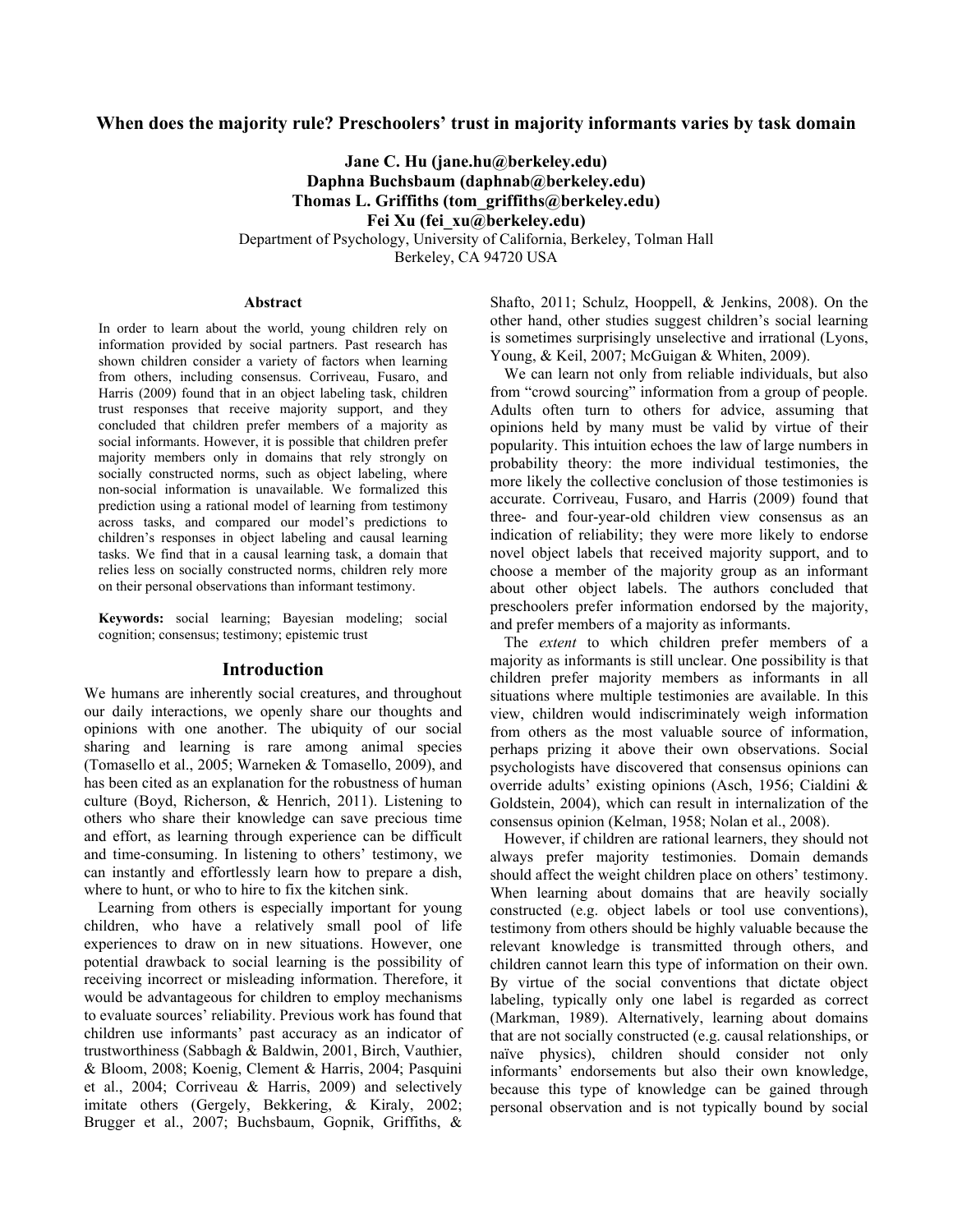convention. This leaves open the possibility that an effect can have multiple causes.

In this paper, we explore how children's endorsement of majority testimony varies as a function of domain type, and compare these empirical results to rational behavior as predicted by a Bayesian model of learning from testimony. Specifically, we compare children's endorsement of majority testimony in an object labeling task versus a causal learning task. We predict that when given two options – one endorsed by a three-person majority, and one endorsed by a single minority informant – children should be more likely to endorse the majority's testimony when learning socially constructed facts (object labeling) than when learning nonsocially constructed facts (causal learning).

### **Modeling Testimony Across Task Domains**

In order to rationally learn from others' testimony, children must consider several types of information: the testimonies themselves, their own observations, and social and pragmatic cues that can affect the interpretation of others' testimony. The specific cues and information available to children vary depending on domain, leading them to rely more heavily on pure testimony in some domains. Learning object labels is a task that is especially dependent on social conventions. Speakers of a language must implicitly agree that certain words refer to specific objects, concepts, or ideas (Clark, 1988; 1990) and use them accordingly. In contrast, causal knowledge can be gained through nonsocial cues, like personal experience, that also provide reliable information.

A Bayesian ideal observer model is a natural way to formalize our assumptions about the types of evidence available in these different domains, and about the preexisting biases and pragmatic assumptions that learners may bring to linguistic versus causal inferences. Buchsbaum et al. (2012) developed a model of how a rational learner should make causal inferences from both informant testimony and direct observations of causal outcomes. In this model, the learner receives testimony from one or more informants about the causal efficacy of one or more actions, and may also observe the causal outcome of these actions. The learner's goal is to choose a causally effective action. Here, we adapt this model to compare rational inferences from testimony in object labeling and causal tasks.

#### **Model Details**

Our model for causal inference from testimony is very similar to the model presented in Buchsbaum et al. (2012). In this model, learners receive testimony  $r_{c,i}$  from informant *i* about whether they think candidate cause *c* is effective. Learners can also directly observe the effects  $e_{c,j}$  of those causes (with  $N_c$  being the number of observations of the effect of cause *c*) Each cause *c* has a true underlying causal strength  $w_c$ , where  $p(w_c = \rho) = \gamma$  and  $p(w_c = 1 - \rho) = 1 - \gamma$ , where  $\rho$  is a relatively high causal strength value, and  $\gamma$  is the probability of a cause having high causal strength. The probability of an effect  $e$  following  $c$  is  $w_c$ . Each informant  $i$ 

has knowledge about the strength of cause  $c, k_{c,i}$ <sup>1</sup> We assume that  $k_{c,i} \in \{0, 1\}$ , corresponding to two possible states of knowledge of a cause: knowledgeable and naïve. If  $k_{c,i}$  = 1 (informant *i* knows about the causal strength of *c*), then  $p(r_{c,i} = w_c \mid k_{c,i} = 1, w_c) = 1 - \varepsilon$  — an informant with knowledge of cause *c* will give correct testimony about the causal strength of *c* with probability  $1 − ε$ , where ε is a small probability of giving incorrect testimony. In this work, we use  $\varepsilon = 0.01$ . On the other hand, if  $k_{c,i} = 0$  then  $p(r_{c,i} = w_c)$  $k_{c,i} = 0$ ,  $w_c$ ) =  $p(r_{c,i} = w_c | k_{c,i} = 0) = 0.5$  – the informant will guess uniformly at random between the two possible actions. The probability of informant *i* being knowledgeable about a particular cause is  $p(k_{c,i} = 1) = \tau$ .



Figure 1: Dependencies of the variables in our Bayesian ideal observer model.

Finally, we assume  $p(\text{choose } c) \propto p(\text{effect} | c, \text{obs})$  children choose causes in proportion to how likely they think they are to produce the effect, given the evidence. We can use this model to compute the probability that the learner should choose to perform a particular action to bring about the effect, using the dependencies defined in our graphical model shown in Figure 1 (for further details, see Buchsbaum et al., 2012). We can use the same model to infer novel object's labels from testimony. In this case, we have unnamed objects instead of causes, and instead of a causal strength, each object has a probability of corresponding to the novel label. However, unlike the causal case, there are no independent observations to incorporate into the model; you cannot "see" whether a label truly names an object.

#### **Model Predictions**

We can examine a simple contrast between object labeling versus causal learning, where in each task, we assume two possibilities per task: i.e. two objects that could be the referent of a novel label, versus two actions to perform on a toy to elicit music. Corriveau, Fusaro, and Harris (2009) showed children three majority informants making one prediction, and a minority informant making an alternate prediction, so in a similar object labeling task, the majority

 <sup>1</sup> The previous model also represented informants' expressed confidence, overall knowledgeability, and tendency towards overconfidence. These are not included in the current work.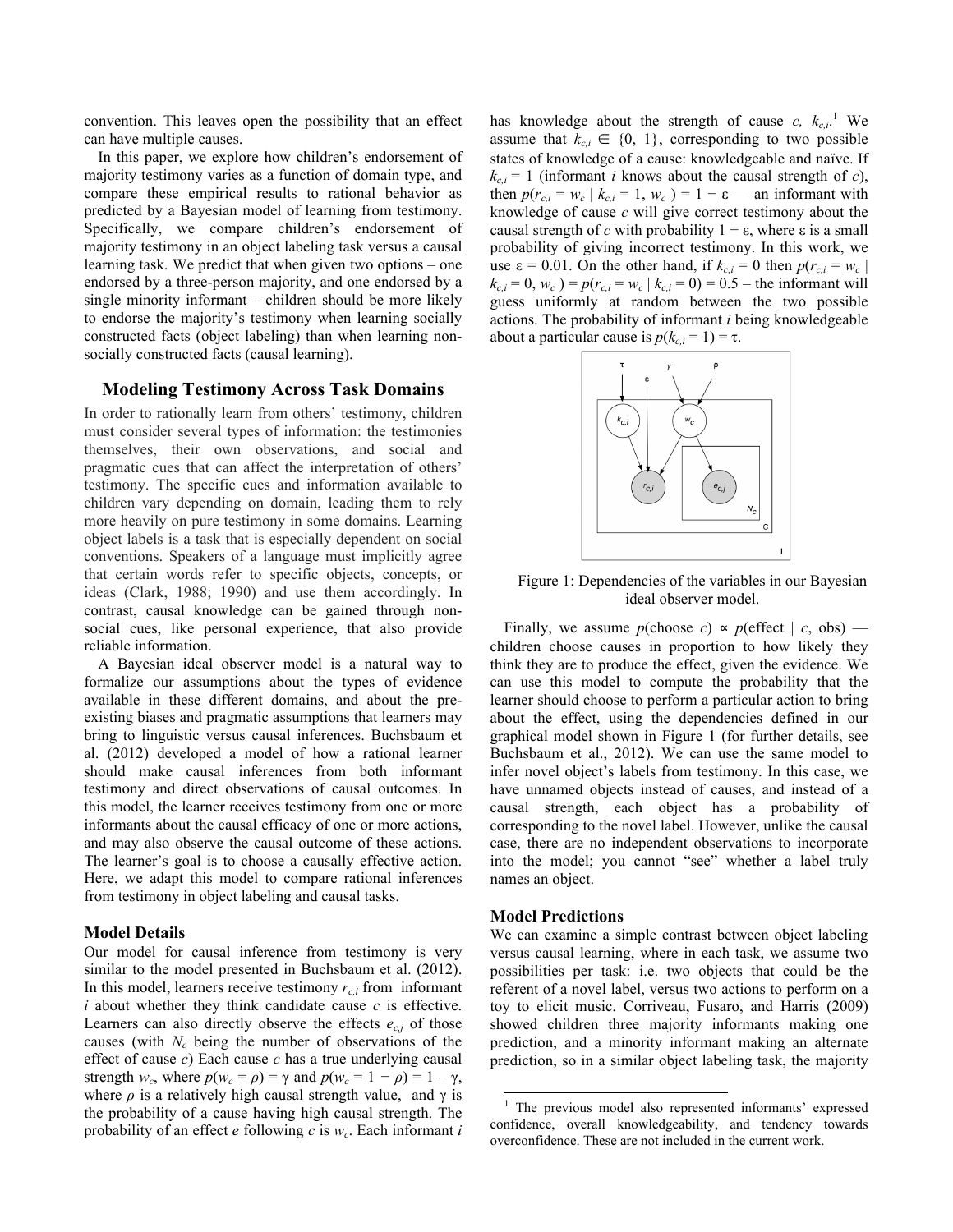

Figure 2: Proportion of responses endorsing majority testimony from (a) model predictions and (b) child data.

may each label Object 1 *modi* once, while the minority informant labels Object 2 *modi* three times. In a comparable causal task, the majority may all activate a toy using Action 1, while the minority informant activates the same toy three times using Action 2. Here, statements drawing attention to the demonstrated action are treated as testimony that the action is causally effective. As in the graphical model, the effect of an action is independent of the actor. We can use the model defined above to formalize some of the differences between these two tasks, then examine the model's predictions for whether rational learners should endorse majority testimony.

In labeling objects, we know that there exists a pragmatic mutual exclusivity assumption (Markman, 1989). If an informant labels Object 1 as the *modi,* this strongly implies that they believe that Object 2 is *not a modi*. In contrast, using one causal action does not necessarily imply that other actions are ineffective. We can capture this difference by having an informant's testimony that Object 1 is the *modi* implicitly include testimony that Object 2 is not a *modi*. In contrast, testimony in the causal case about the efficacy of Action 1 is left neutral with respect to the efficacy of Action 2. Instead, we treat testimony about Action 2 as unobserved for this informant (as are any demonstrations of Action 2 they might have performed).

Our remaining modeling assumptions are similar for both the causal and object labeling tasks. From previous work, we know that children assume that causes are relatively rare – most effects can only be brought about in one or two ways (Buchsbaum et., al, 2011; Bonawitz & Lombrozo, 2012). Similarly, children generally assume that an object has only one basic-level label (Markman, 1989), so if it is a *modi,* it is probably not also a *toma* or a *blicket*. We can represent both of these prior biases by using a small value for  $\gamma$ , making multiple causes and multiple labels relatively unlikely. We also know that children are biased to assume that causes are deterministic or near-deterministic (Schulz & Sommerville, 2006), and similarly that if an object is a *modi*, it is probably a *modi* every time, rather than occasionally something else. We can represent both of these assumptions using a high value for *ρ.* Finally, we know that children are a priori biased to assume adults are generally knowledgeable and helpful (Taylor, Cartwright, and Bowden, 1991), which can be represented by using a high value of τ.

We can now look at model predictions for the simple object labeling and causal inference tasks described above. We present predictions using the example parameter values  $\gamma = 0.05$   $\rho = 0.9$  and  $\tau = 0.8$  in Figure 2a. However, the qualitative differences in model predictions described below are robust to a wide range of parameter values, and in particular hold for any combination of values consistent with our assumptions. Given object-label testimony from a majority of three informants and one minority informant, the model predicts that learners should strongly favor the majority label. This is true not only if we explicitly force the model to consider only hypotheses where exactly one object is a *modi* (representing a hard mutual exclusivity constraint), but also if we remove this constraint, but continue to hold the softer pragmatic assumption that an informant who calls one object a *modi* is also saying that the other is not a *modi*.

In contrast, in the case where three informants activate a toy one way, and the minority informant activates the toy in another, the model predicts that after observing both actions bringing about the effect equally often, learners should be equally likely to choose either action themselves, despite the conflicting testimony. Finally, we examine a case where informants make causal predictions, but do not demonstrate the actions, paralleling the lack of non-testimony evidence in object labeling. In this case, we do not assume that predicting that one action is effective entails that the other action is not. Here, the model again predicts that the learner should endorse the majority's action choice, but *only* if they believe causes are rare. If they believe that causes are very common, they should continue to be roughly evenly split. Given our assumption that children are biased to believe causes are rare, we predict that they will again endorse the majority's demonstration in this case.

# **Experiment 1: Comparing tasks**

In this study, we present preschoolers with four informants' conflicting testimony about objects. In the object labeling condition, informants identify the referent of a novel label, and in the causal learning condition, they demonstrate a novel action on the object that results in a song.

### **Methods**

**Participants** Participants were 64 preschoolers, 29 male and 27 female (mean age  $=$  4 years 2 months; range  $=$  36  $-$ 65 months). Participants were recruited in the San Francisco Bay Area by mail and phone calls or from local preschools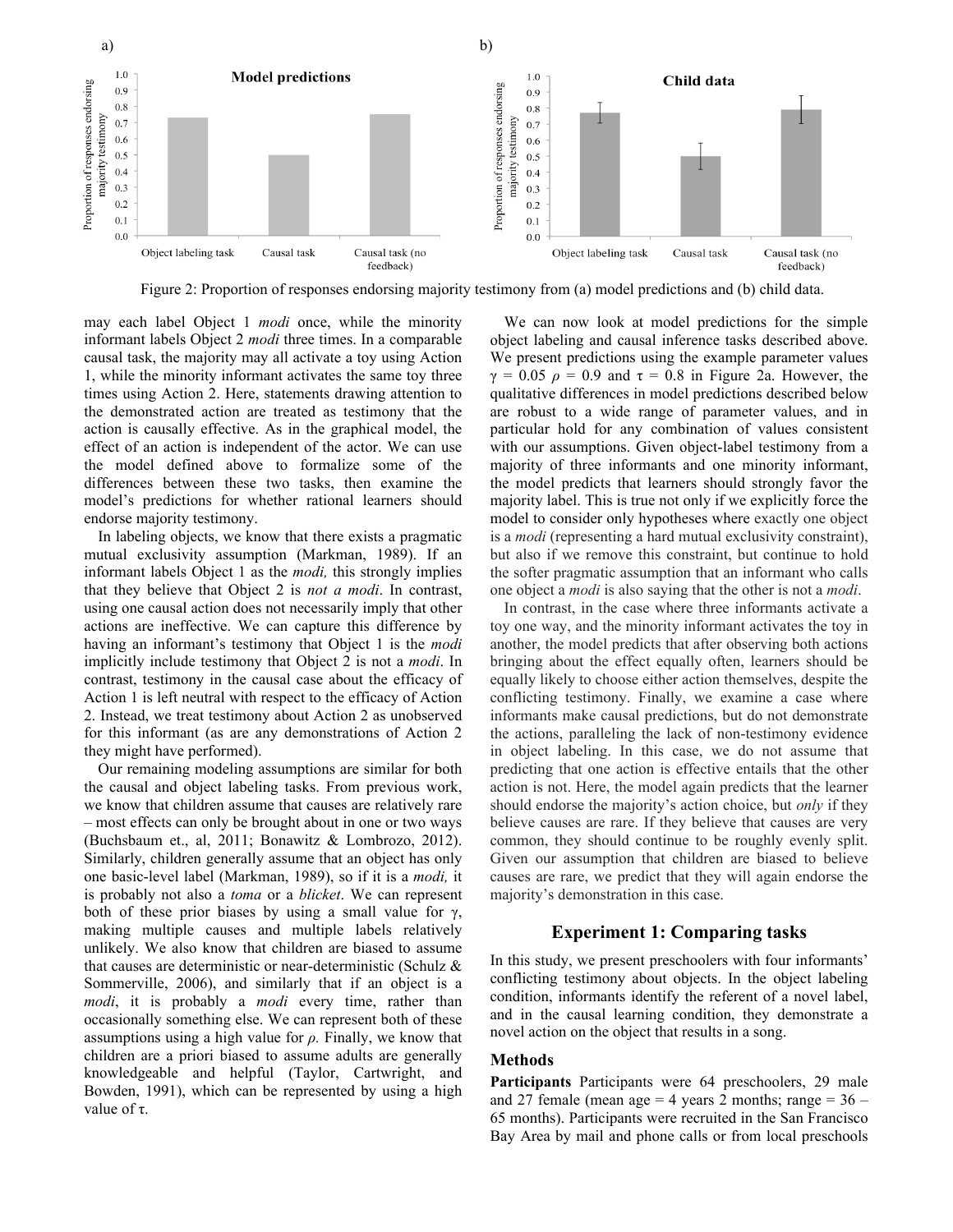and museums. An additional five children were tested, but were excluded due to fussiness (4) or experimenter error (1).

**Materials** In the object labeling condition, stimuli were four novel objects. In the causal condition, stimuli were two plush toys, each of which contained a wireless, batterypowered doorbell chime box. The boxes played short melodies when activated by a handheld remote to create the illusion that children's actions were causally efficacious. Pre-recorded video clips of informants' testimonies were shown to children on a 13" laptop screen.

**Procedure** Participants were randomly assigned to either the object labeling condition or causal condition. Each participant participated in two test trials of their condition.

In each condition, the experimenter introduced novel objects to participants and explained that they were unknowledgeable about their labels or causes. Participants then watched four video clips of four informants evaluating the objects.

Each clip began with a female informant sitting at a table with the novel objects. She visually inspected them, then picked up one of the toys and called it by the novel label (e.g. *modi*), or acted on the toy, resulting in the toy playing a short song. In three of the four video clips, the "majority" informants each endorsed one object as a *modi* or performed one action to elicit music, and the minority informant informant endorsed the other object the *modi*, or performed an alternate action to elicit music. The minority informant always repeated the novel label or alternate action three times so that each participant heard the label used to refer to each object an equal number of times.

After participants watched the video clips, the experimenter presented the child with the objects from the video clips and asked children to identify the referent of the novel label, or to make the toy play music. Participants' first gestural or vocal response was recorded. Participants in the causal condition were invited to activate toys three times.

Half of the video clips were mirror images of original recordings to control for the location of objects (object labeling condition) and handedness of informants when manipulating toys (causal condition). The trial presented first and identity of the minority informant were also counterbalanced.

### **Results and Discussion**

Participants were assigned a score (0, 1, or 2) based on the number of trials in which they endorsed the majority informants' testimony (0-2) first responses in the two trials they participated in (see Table 1).

The distribution of scores in the object labeling condition was significantly different from those in the causal condition,  $\chi^2(1, N = 64) = 6.72, p < .03$ . The proportion of endorsements of majority testimony over the minority informant's was significantly greater in the object labeling trials (49/64) than in causal trials (32/64),  $\chi^2(1, N = 128) =$ 8.61,  $p < .003$  (see Figure 2b). These results closely match

our model's predictions. There were no significant differences in responses based on gender or age (younger vs. older than mean age).

Table 1: Participant scores by condition.

|                                  | Score |  |  |
|----------------------------------|-------|--|--|
| Condition                        |       |  |  |
| Exp 1: Object labeling task      |       |  |  |
| Exp 1: Causal task               | 13    |  |  |
| Exp 2: Causal task (no feedback) |       |  |  |

In the causal condition, participants were invited to activate each toy three times. Not all participants made three attempts, but collectively, participants made a total of 179 attempts to activate toys in the causal trials. Ninety-four attempts (53% of total attempts) were actions performed by majority informants, 84 attempts (47% of total attempts) were actions performed by the minority informant, and one attempt was a novel action performed by none of the informants. All participants in this condition attempted at least one action performed by the minority informant.

As predicted by our model, these data show children were more likely to endorse majority testimony when learning socially constructed facts (object labels) than non-socially constructed facts (cause-and-effect relationships).

Though there was no formal coding scheme for children's spontaneous comments during the study sessions, anecdotal evidence suggests that children's intuitions matched our model assumptions about mutual exclusivity. In the causal condition, children's comments suggested they accepted both the majority testimony and the minority informant's testimony ("Both [actions] make it go!"). Furthermore, all children in this condition attempted an action performed by a minority informant at least once in the study, suggesting that children were open to multiple possibilities when learning about cause and effect. In the object labeling condition, however, several children expressed the belief that there was only one correct answer ("That one isn't the *modi!*" about the minority-endorsed object).

A possible alternative explanation of these results is that children in the causal condition did not use information gained through their observations or informants' testimony; rather, they were simply confused by the task and randomly imitated informants' responses. To rule out this possibility, we designed another causal condition in which we expected children to endorse the majority testimony.

# **Experiment 2: The effect of feedback**

In the causal condition of Experiment 1, children indiscriminately imitated the majority and minority informant actions, presumably because they were able to rely on their own observations, which suggested both demonstrated actions were equally effective at activating the toy. This second experiment examines how children behave when they do not have their own observations to rely on, but instead only have information from informants. We predict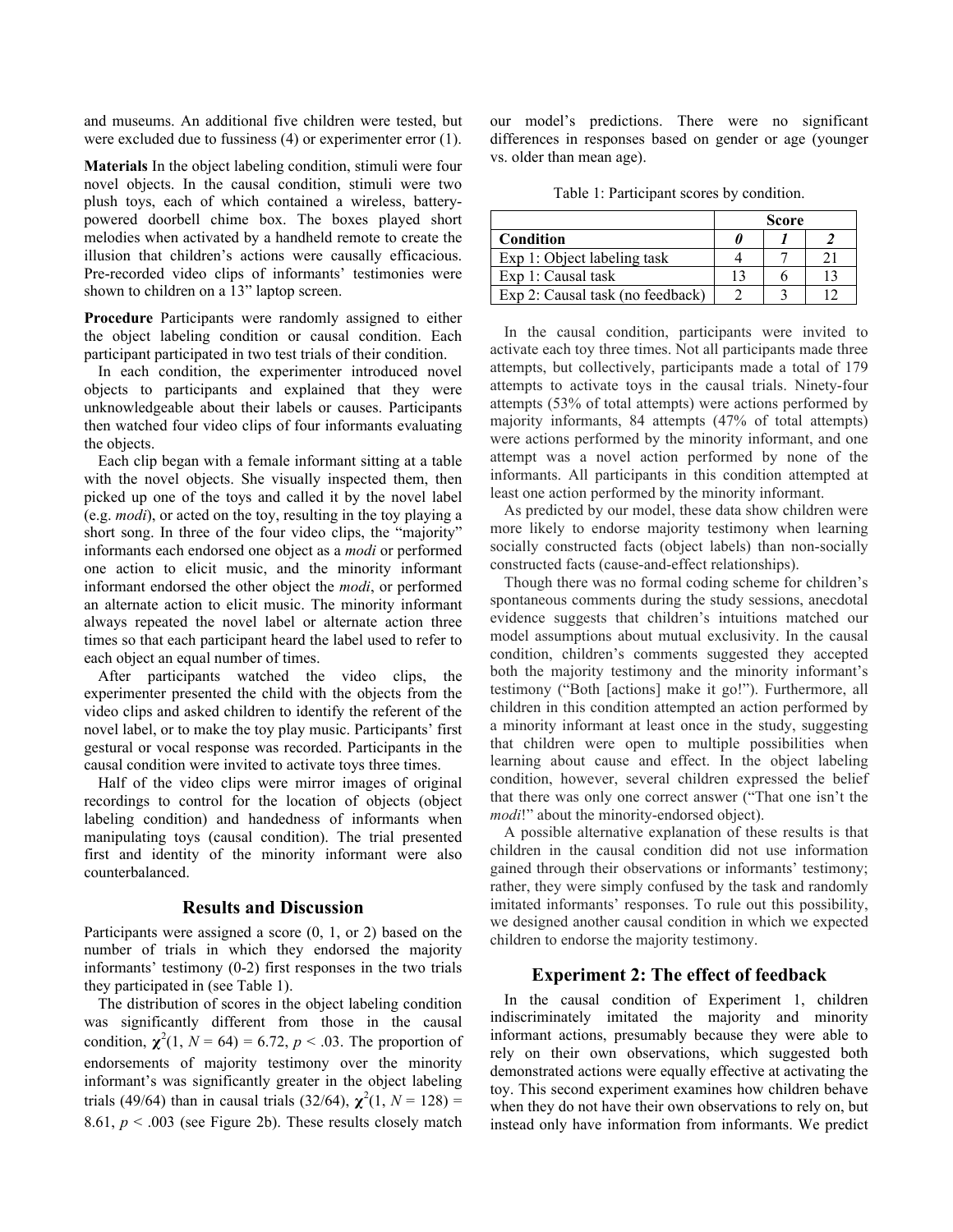that when children lack personal observations indicating the efficacy of informants' testimony, they will be more likely to endorse the majority's testimony.

# **Participants**

Participants were 17 preschoolers, 7 male and 10 female (mean age  $= 4$  years 4 months; range  $= 40 - 62$  months). Participants were recruited in the San Francisco Bay Area by mail and phone calls or from preschools. An additional three children were tested, but excluded due to fussiness.

## **Materials and Procedure**

The materials and general procedure of Experiment 2 were identical to those used in Experiment 1. The crucial difference between the two experiments was the content of the video clips participants watched. While in Experiment 1, children watched informants in the video clips perform actions that resulted in the toy playing music, in Experiment 2, informants in the video clips only mimed the actions they endorsed, and no music played as a result of miming the actions. In other words, children who viewed the Experiment 2 video clips received no information about the efficacy of the informants' testimony.

The script of the videos also differed from Experiment 1. Unlike the informants in Experiment 1, who did not verbally describe the action they performed, informants in the Experiment 2 video clips explicitly described their endorsed action and its hypothetical causal effect before miming the action, in order to provide context to children about why the action was being mimed: "It plays music if you pull the pink one!"

# **Results**

As in Experiment 1, Experiment 2 participants were given a score of 0, 1, or 2 based on their first responses (see Table 1). The number of first responses endorsing majority informants' testimony was significantly higher in Experiment 2 than in the Experiment 1 causal condition,  $\chi^2(1, N = 94) = 6.84, p < .008$ , and was correctly predicted by our model (see Figure 2b).

Participants in Experiment 2 were also invited to attempt to activate each causal toy three times. Participants collectively made 99 attempts to activate the toys. Of those attempts, 64 (65% of total attempts) were actions performed by majority informants, and 35 (35% of total attempts) were actions performed by the minority informant. Unlike in Experiment 1, where all causal condition participants attempted at least one action performed by the minority informant, four of the 14 participants in Experiment 2 attempted only actions endorsed by the majority.

### **General Discussion**

In this set of studies, we found that children do not indiscriminately endorse majority opinions; rather, their endorsement of majority opinions varies by task domain type and availability of alternate sources of knowledge. In Experiment 1, children were significantly more likely to endorse majority testimony when learning about socially constructed facts (object labels) than non-socially constructed facts (causal relationships). Experiment 2 found that in the absence of information about the efficacy of informants' actions, children endorse majority testimony. Children's responses were predicted by a Bayesian model, suggesting that children make rational inferences from informants' testimony, and, when available, weigh other sources of information (e.g. personal observations) more heavily than testimony.

Though these results suggest children consider different sources of information in a non-socially-constructed domain, it is unknown whether they would do so in a socially constructed domain. In the causal conditions, the amount of feedback (i.e., hearing the toy play music) children received about actions' effects was easily quantifiable; however, it is less straightforward what would demonstrate positive or negative feedback about informants' endorsements in a object labeling condition. Future studies could explore how to convey feedback in an object labeling condition – perhaps showing successful or unsuccessful communication achieved through using the label – and the effect it would have on children's inferences.

Follow-up studies could also examine the effects of the informants' language in Experiment 2. In designing Experiment 2, we tried to make informants' video demonstrations as natural as possible while maintaining a similar script to Experiment 1, but creating parallel conditions proved difficult. Recall that the informants in Experiment 1 video clips performed their endorsed action without naming their actions. The informants in Experiment 2 narrated their actions and those actions' hypothetical effect ("It plays music if you pull the pink one!") to explain why informants were miming actions and to present possible actions for children to attempt at test. The hypothetical language used could imply to children that informants had prior experience with or knowledge about the toy. This prior knowledge, combined with informants' explicit demonstration, could be interpreted as evidence that informants were acting pedagogically, or upholding a social norm. Future work could examine how much of Experiment 2's effect was driven by children's lack of access to personal observations, versus pedagogical effects or social norm adherence.

Another difference between the conditions is the number of objects used in object labeling and causal conditions. In each of the causal conditions, participants saw the informants perform one of two actions on a single object, but the object labeling condition, participants saw informants call one of two objects by a novel label. A follow-up study to the object labeling condition could feature video clips with informants calling one object by two names, so that procedures of the object labeling and causal conditions would be more parallel.

In Experiment 1, we found that children's endorsement of majority testimony varies by task domain, but the flexibility